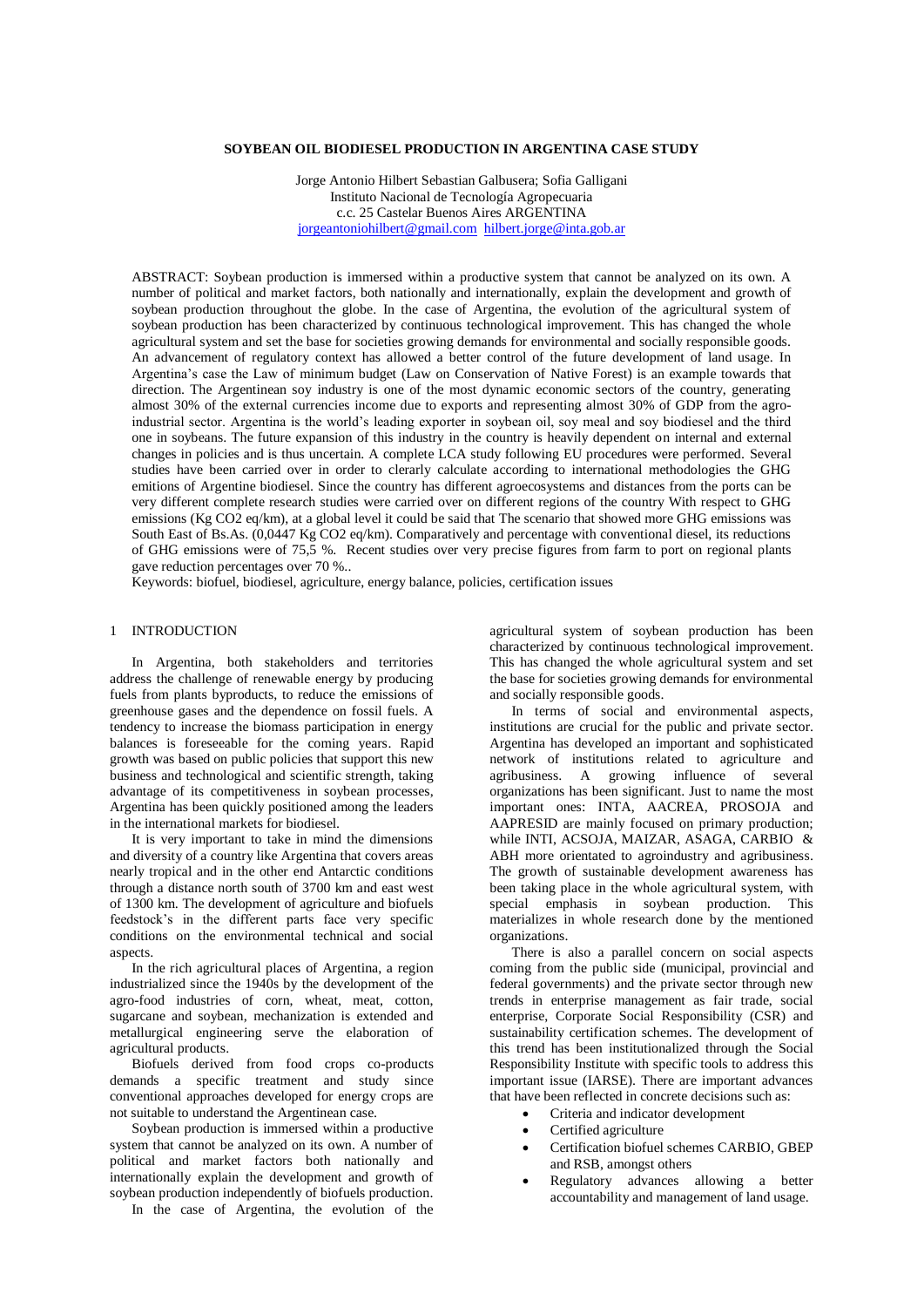Technological development has allowed unquestionable improvements in the preservation of the environment. Just to name a few:

- Reduction of agrochemicals toxicity
- Application technologies (good agricultural practices)
- Direct seeding technology
- Precision agriculture
- Increment in unitary production that reduces the pressure due to utilization of new lands.

The advance of regulatory context has allowed a better control and the future development of land usage. In Argentina's case the Law of minimum budget is an example towards that direction. Over the last decades, soybean cultivation has had unprecedented growth. Since the 70's implanted areas have grown representing 37.000 hectares in the 1970/71 campaign to more than 17 million in the present.

The Argentinean soy industry is one of the more dynamic economic sectors of the country, generating almost 30% of the foreign currencies income from exports and representing almost 30% of gross domestic product (GDP) from the agro-industrial sector. The 2013/14 soybean harvest across the country predictions are over 53 million tones. Argentina is the leading exporter of soybean oil; production 7.5 million tons, with more than 5.2 million tones exported, which had an estimated value of more than \$4.3 billion before taxes. China and India are the main importers, purchasing more than 80% of Argentina's exports. Argentina is also the leading exporter of soy meal, with production estimated at more than 30 million tones, of which 29.5 million tones were exported, accounting for a value of more than \$10 billion before taxes(Ministry of Agriculture 2012). The EU imports nearly 40% of the soy meal exported by Argentina. At the later stage of soybean market expansion, producers started to create an added value product from the soybean supply chain - biodiesel. Argentina has quickly become the world-leading producer and exporter of soy biodiesel, with a production of more than 2.3 million tones (Jorge Hilbert 2012a).

Agricultural product commercialization is different from other goods, such as industrial ones, which determines the further organization of the industry as a whole:

- Production is spread over thousand of producers
- Most parts from agricultural products are harvested and placed in the market in the short term (seasonally). This means that the price tends to decrease during the harvest period and to increase once the stock becomes diminishing.
- For ecological and profitability reasons; production is concentrated on a regional basis
- Small number of internal demanders (exporters and processors). The participation of cereal brokers enables the concentration of the disperse stocks.
- Climatic factors are essential for the total production, and therefore also in the final price.
- With difference from most of the world's oil crop complexes such as rapeseed, Argentinean oil complex pays export taxes and in several cases also import rates in the destination markets.

 The fact that most of the production is exportoriented means that internal prices are highly influenced by international prices.



Figure 1. Actors in agro-products commercialization

In the (Fig 1) we can observe a summarized interaction between the different actors in the agricultural production. It does not have to be taken literally but for a general approach is a good reflection of how the Argentinean agro-sector is structured. The brokers are an important link in this whole system given that they can interact in the whole commercialization chain.. Its retribution consists of a variable commission. They also bring transparency to the whole operation given that they are grouped in a Stock exchange such as Rosario's.

Economies of scale and the efficiency of the soybean supply chain are exploited to make the Argentinean biodiesel a competitive product, despite the temporary increases in the biodiesel export tax from 14% (2008) to a variable rate of 24 % (2012) and reduced during 2014.to cope with increase import duties in the European market. Agriculture in Argentina is regulated with taxes being paid by the sector in different stages of the supply chain. The commerce is subject to export charges, primarily an export tax for biodiesel, with tax fluctuations according to the government's criteria also being the case with soybean

### 2 BIODIESEL SECTOR:

The Argentine biodiesel sector has grown based upon the well developed soybean production and transforming chain. Economies of scale and soybean supply chain efficiency were exploited and this made the Argentinean biodiesel a very competitive product in the international market. Increase in the biodiesel export tax from 20% (2008) to 32% (2012) and changes in EU markets severely threghten the industry. The estimated 2012 value of the biodiesel complex exports was around \$1.900 million. (Jorge Hilbert 2012a).

The refineries responsible for the principal market share of biodiesel are characterized by their high scale and efficiency. Most are located beside the processing complex and ports (Rosario city, Santa Fe Province), which lowers energy use and emissions. Raw materials typically come from a radius of 300 km or less, which also helps to increase efficiency. At a later stage of the biodiesel industrial development, small- and mediumsized enterprises started to be built in other regions. This type of production units receive a special price and share for the internal national market of 50,000 tones (2012 estimates)

Several large scale plants incorporate new facilities in order to produce higher value products such as glycerin. Large national companies (the oil manufacturers, General Deheza, Vicentin, and Eurnekian Citrusvil) and transnational corporations (Dreyfus, Glencore and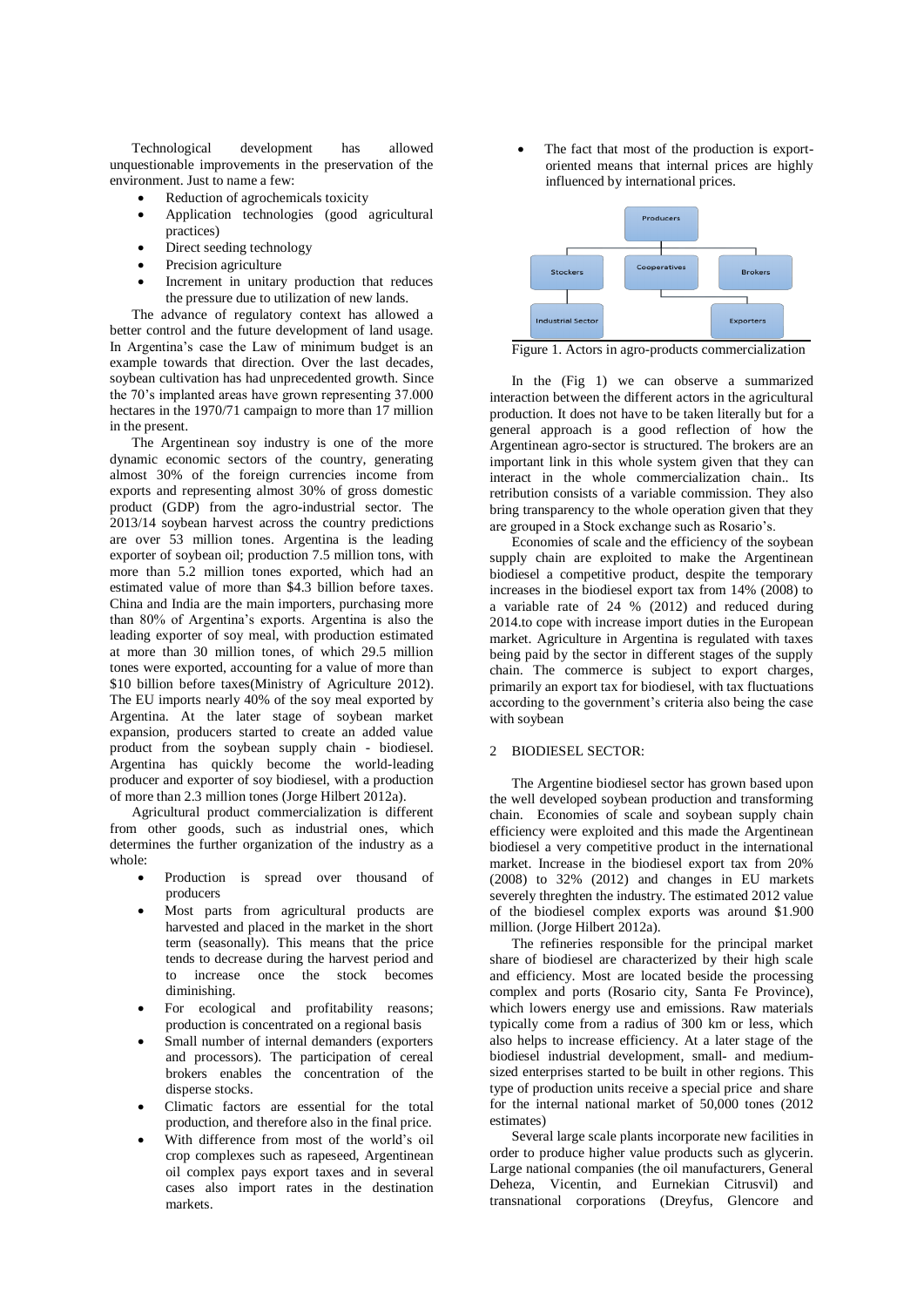Bunge) built industrial plants with a capacity exceeding 225 million liters per year..

Installed capacity kept at a steady rate before new import restrictions were put in place by the EU in 2012, and export taxes were increased within the soybean biodiesel sector (Jorge Hilbert 2012a). Currently there are 26 biodiesel refineries authorized by the Department of Energy's Office, with an installed capacity close to 3,515,400 tones and 11 plants under construction with an aggregate capacity of 1,004,289 tones, making the projected installed capacity for 2013 an estimated amount of 4,575,189 tones (Hernán García Kairuz 2012).

The soybean biodiesel sector growth has been rapid over the last few years. The growth of installed capacity seems to back that assessment. The Argentinean biodiesel sector reach only 40 % of the capacity in the last months previous to recent changes in export tax revealing the enormous dependence of the business on local and foreign change of rules. Due to international demand for sustainable products, the Argentinean biodiesel industry has been working towards high efficiency, transforming the chain to low energy demand and a low carbon footprint and several deep studies were performed.

## 3 LAND USE

Law Number 26.331, Presupuestos Mínimos de Bosques Nativos (Native Forest Minimum Budget) was put approved in late 2007 and is an important step in land use planning through creating an adequate participatory territorial code. It is structured on the base of two central measures: one that strives to immediately stop deforestation, and the other producing an environmental territorial code for each province's land uses, including native forests. Its objective is to achieve conservation, sustainable forest use, and payment for ecosystem services, which are given to the local community. Thus, the code reflects the different conservation categories - I (red), II (yellow) and III (green) – which is linked to the environmental value of the different native forest units and environmental services provided. In February 2009, the National Executive Power dictated the Decree N° 91/2009 that implements the Native Forest Law. Unfortunately, this Decree did not adequately finance the National Fund for the Enrichments and Conservation of Native Forests, whose purpose is to contract for the payment of environmental services. (Di Paola 2012) This fund has yet to be adequately supported since then, raising serious concerns about the implementation of Law Number 26.331.

The Argentinean environmental planning process (Ordenamiento Ambiental del Territoria, or OAT) is an instrument of national environmental policy and management enshrined in the General Law of the Environment Number 25.675 of 2002. This is the set of technical, political and administrative actions including studies, proposals and adopted actions on the organization of a territory to suit the purposes of the policies and overall development objectives, including the Native Forest Law. This is a public function that is delegated to the territory in accordance with the general interest, determining powers and duties of land property rights under this target. The OAT requires strong citizen participation and involvement of various stakeholders and is consistent with the concept of sustainable development. It is worth noting that the OAT includes both terrestrial and aquatic territories, which should also

be the subject of strategic planning. Most of the provinces have already developed their maps classifying their territories

### 4 ENVIRONMENTAL CONCERNS – GREEN HOUSE SAVINGS

There are several aspects to be considered on the environmental subject. The case of soybean oil use is very particular since there is a need to develop a specific methodology in order to deal with a byproduct when the driver force of the crop comes from other sector.

In relation to emissions from the different stages the principal issues are

- Baseline subtraction
- Emission factor specially N2O
- How we can evaluate agric. systems with crop rotations and not single crops
- Land use change
- Indirect impacts

**.**

Sustainable agriculture in the country implies a virtuous circle integrating no-till farming, crop rotation, integrated pesticide/herbicide management, nutrient recuperation and rational use of agricultural machinery. This circle constitutes so-called Good Agricultural Practice (GAP). GAP increases productivity, conserves natural resources, contributes to carbon sequestration and natural nutrient replacement, and prevents soil exhaustion. Soybeans, as most *Leguminosae*, fix nitrogen from the atmosphere, thus reducing the use of artificial fertilizers, another source of GHG emissions.

Agriculture production is performed over a complex environment that already had certain emissions of GHG before human intervention. This is not very clear and little information is available. Another concern comes from the deep study of new extensive farming techniques as those applied in Argentina.

No-till farming techniques not only reduce GHG emissions because they promote year-round soil cover, no-till practices also minimize water losses from direct soil evaporation, (Fig 2) minimize residue disturbance and erosion losses, and favor biodiversity. This has a favorable impact on carbon and water footprint of the crop and enable farm production in areas, which had restrictions due to rain deficiencies or wind erosion risk.

There are concerns regarding lack of adequate crop rotation and nutrient replacement in certain areas of the country. With the growth of new processing plant of corn it is expected a growth of this crop in order to balance the actual rotations incorporating this high carbon crop



Fig 2 No until technology in Argentina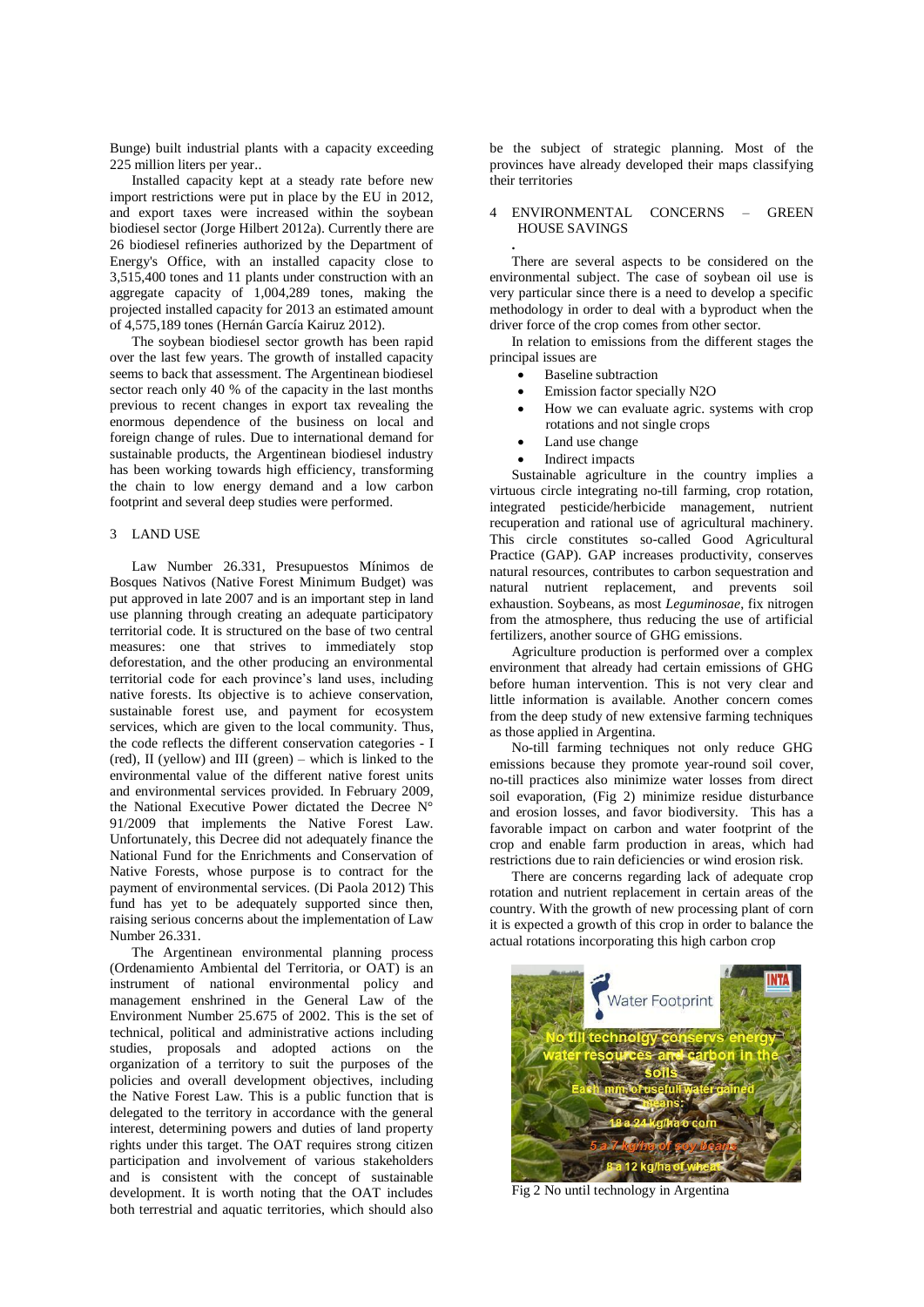No till farming and presition agriculture has been growing steadily (Fig 3) in the last two decades. Behind this process there is a complex organization of engineers, consultants farm machinery factories, and governmental and farmers organizations



Three recent studies by leading international research institutes and consultancies based in the UK, Germany and Argentina confirm that Argentine biodiesel produced from local soybean feedstock reduces greenhouse gas emissions by at least 56% compared to fossil fuels. These studies use the methodology for calculating biofuels' greenhouse gas savings laid down by the European Commission in Annex V of the RED. Studies focus on the energetic balances of each alternative; greenhouse gas emissions and global impact caused by the expansion of each feedstock used to produce these biofuels are being carried over by several agencies. During the last years, activity on this issue has been very intense, with different initiatives from the government as well as national and international institutes and organizations. Among them, we can mention the ones promoted by the European Commission, the Government of the United States, the Global Bioenergy Partnership (GBEP) and the Roundtable on Sustainable Biofuels (RSB). The Argentine case is very particular since as already explained a byproduct of soybean industrialization is used rather than the cultivation and promotion of a certain "energy crop". This oil by-product is turned into biodiesel. Due to the volume, future projections and export market towards the country's production is directed, it is very important to establish the environmental characteristics of the production in order to show the fulfilling of goals and regulations being created both in Europe and the United States markets.The objective of a new study carried over by INTA was to develop a tool (Fig 4) that could enable the calculation follow up and evaluation of improvement in the different stages of production of biodiesel and other products in an integrated plant placed in Frias in the province of Santiago del Estero. This case had special interest since it is not placed in the core of soybean and industrial process area in Santa Fe over the Parana River. Santiago del Estero is a lower income province and needs to increase its industrialization and generation of products that can enlarge the end value of products being produced and exported. For the calculations the 2006 IPCC directives for national GHG inventories**,** DIRECTIVE 2009/28/CE European Union Parliament and council April 23 2009, EB 50 – Executive MDL board "Guidelines on apportioning emissions from production processes between main product and co-and by-products " and ACM0017 Methodology "Approved consolidated baseline and monitoring methodology Production of biodiesel for use as fuel" were used. The system covered the farm production of crops, short and long transport to the crushing facilities, all the industrial stages and the end transport to port and overseas. The data entered in the tool was provided by the company electronic database that runs under a SAP system were every step in the company is entered and can be verified and audited. The source of the raw material came primarily by own farms placed in the provinces of Salta, Tucuman and Santiago del Estero. The analysis and presentation of the results were divided into the different stages included in the overall process (farm production, freights of raw material, production of biodiesel and co products and final freight. The results were presented in three different ways according to how the final allocation of emissions was considered: energy content, mass balance and price of the different products and co products. The differences in numbers between the three alternatives reached a maximum of 20 %. The overall emission reduction of the integrated process reached a value of 73 % in Grs.CO2eq/Mj well above the default value included in the European Union Directive. If the whole soybean biodiesel chain of Viluco is considered the total emissions reach 88.860 Tons de CO2eq per year (including the industrial stage). Of the total emissions 69% belong to the industrial phase, 14% to the production in own farms, 13% from soybean purchased to other farmers and 4 % to transport and freights.

**Emission calculator** 



Fig 4 Developed system to evaluate the overall performance of the transforming chain

At the industrial stage, the emissions associated with energy use were responsible of 65 % and key input materials as methanol has a weight of 32 % in the overall analysis. With this and previous results of overall emissions by unit of product INTA performed a recent study to measure the impact of biodiesel use in the internal market and overseas, over the last four years a total reduction of 4 million tons was surpassed (Fig 5)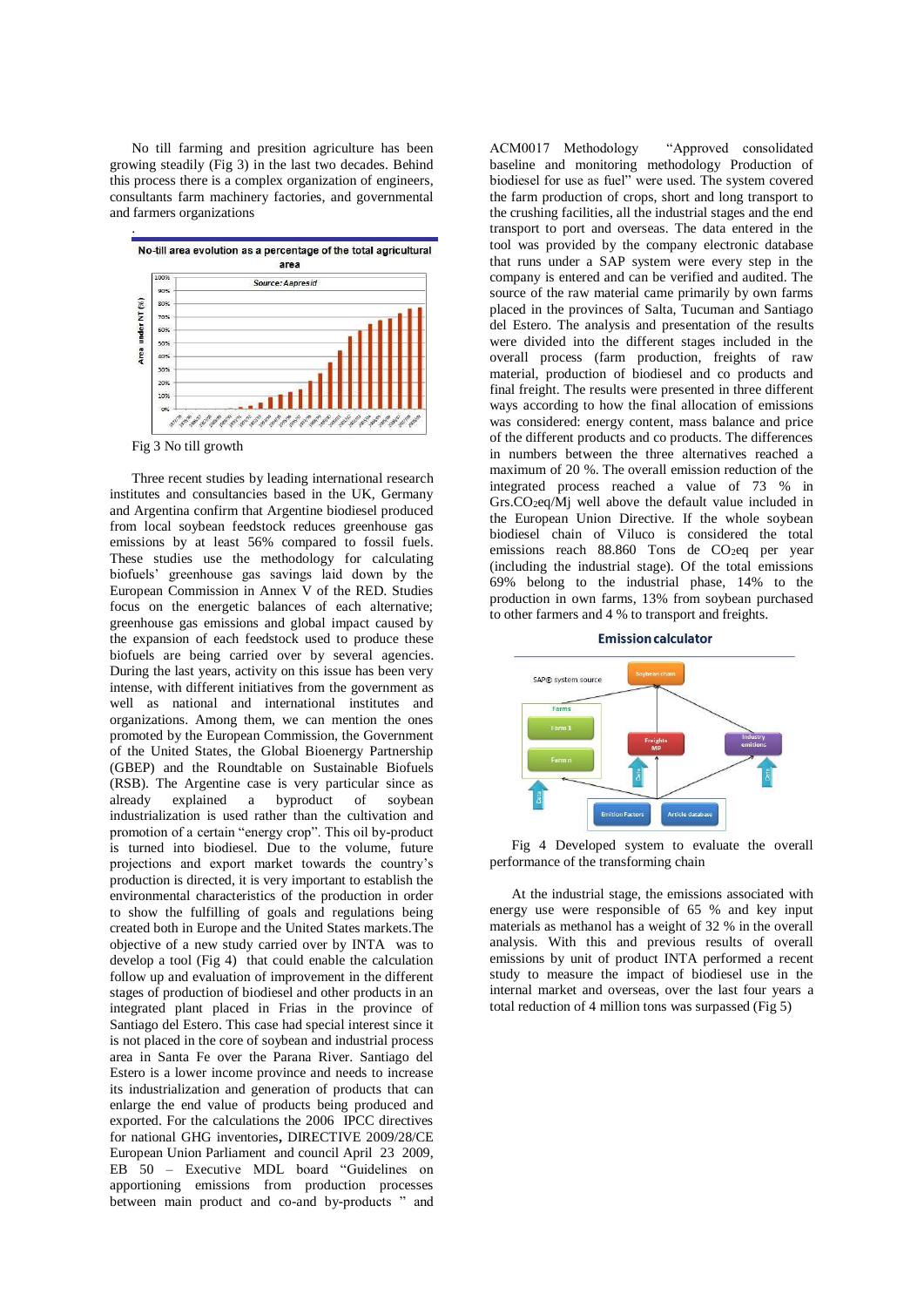

Figure 5 Emition reduction produced by biodiesel use in the domestic and external markets

Although there are still several uncertainties in the methodologies, there is strong work in progress in order to improve the estimation factors of the agricultural phase of production mainly looking at nitrogen oxide emissions and organic matter balance.

Although the final numbers are very important since they have relation to present regulations in the international market, the development of this type of tools is a key factor, in order to know better each step in the different processes and establish an improvement policy.

Presently this types of calulations are being performed during several years in order to take into consideration the climate and yield variability.

The 56-75% emissions savings range from the studies is significantly higher than the 'default' 31% saving fixed in the RED for soy biodiesel. The main reason for this is that the RED default value has been calculated assuming the typical pathway for biodiesel produced in Europe from Brazilian soybeans being imported as grains into Europe. Argentine soybean biodiesel production has three distinct characteristics compared with this benchmark, resulting in much lower greenhouse gas emissions:

**Reduced local transport**: In Argentina, distances between the main soy farming areas, the principal biodiesel plants and the main port export facilities are relatively short (300 Km. on average)

**Lower biodiesel production emissions**: Most Argentine biodiesel plants have lower greenhouse emissions from power generation compared with the value assumed in the EU-RED.

**"No-till" farming**: Argentine soybeans are typically cultivated using no-till techniques. No-till involves planting seeds without turning over the soil, using special drilling equipment capable of cutting through carbon rich surface crop residues. No-till techniques, properly applied under climatic and soil conditions typical of Argentine soy cultivation areas, can thus significantly reduce GHG emissions.

The importance of nitrogen oxide emissions in the agricultural sector is very big and the understanding and study of complex agro ecological systems is just in the beginning. Little knowledge is available and the degree of uncertainties is very big.

The last change in IPCC methodology for example (Fig 6) brings a great decrease in Argentina s agricultural emissions since nitrogen fixation plants as soybeans have an important role in soil emitions.



Figure 6 Impact of changes in the IPCC methodology over the Argentine agricultural sector

In order to increase knowledge in real agricultural systems INTA has specific projects looking at field measurements with different crop rotations, soil types and climate regions. At present measurements are performed over the base of sample chambers and eddy tower equipment has been introduced during 2012. A national network on field measurements has been implemented by the Ministry of Agriculture will enrich these studies.

Preliminary results indicate important differences between IPCC results and real measurements with lower values found in the field. There are also very important variations according to the rain distribution and soil condition of the soils.



Figure 6 INTA Field GHG measurements

Bioenergy/biofuels crops can not be separated from general agriculture and Argentina as one of the main actors in agricultural products has a long history on specific studies related to this issues. INTA has developed complex indicator systems to study and evaluate agricultural systems at a national, regional and farm level. The agroecoIndex is composed of several indicators that include energy, water mineral and biodiversity aspects of the production. The results are visually represented by a dashboard were the performance is represented by colors and indicators.

The biodiversity implications of land farming has been specifically addressed by an INTA project that is carried over by the Natural resource national research center A specific program was developed that combines field and GOS follow-up information regarding birds populations and the effect of agrochemical use, risks and agricultural expansion in different territories

The objectives followed by the program are

- Stop mortality of SWHA by removing the cause
- Develop partnership to act in a coordinated fashion between international and local actors
- Build wildlife ecotoxicology capacity in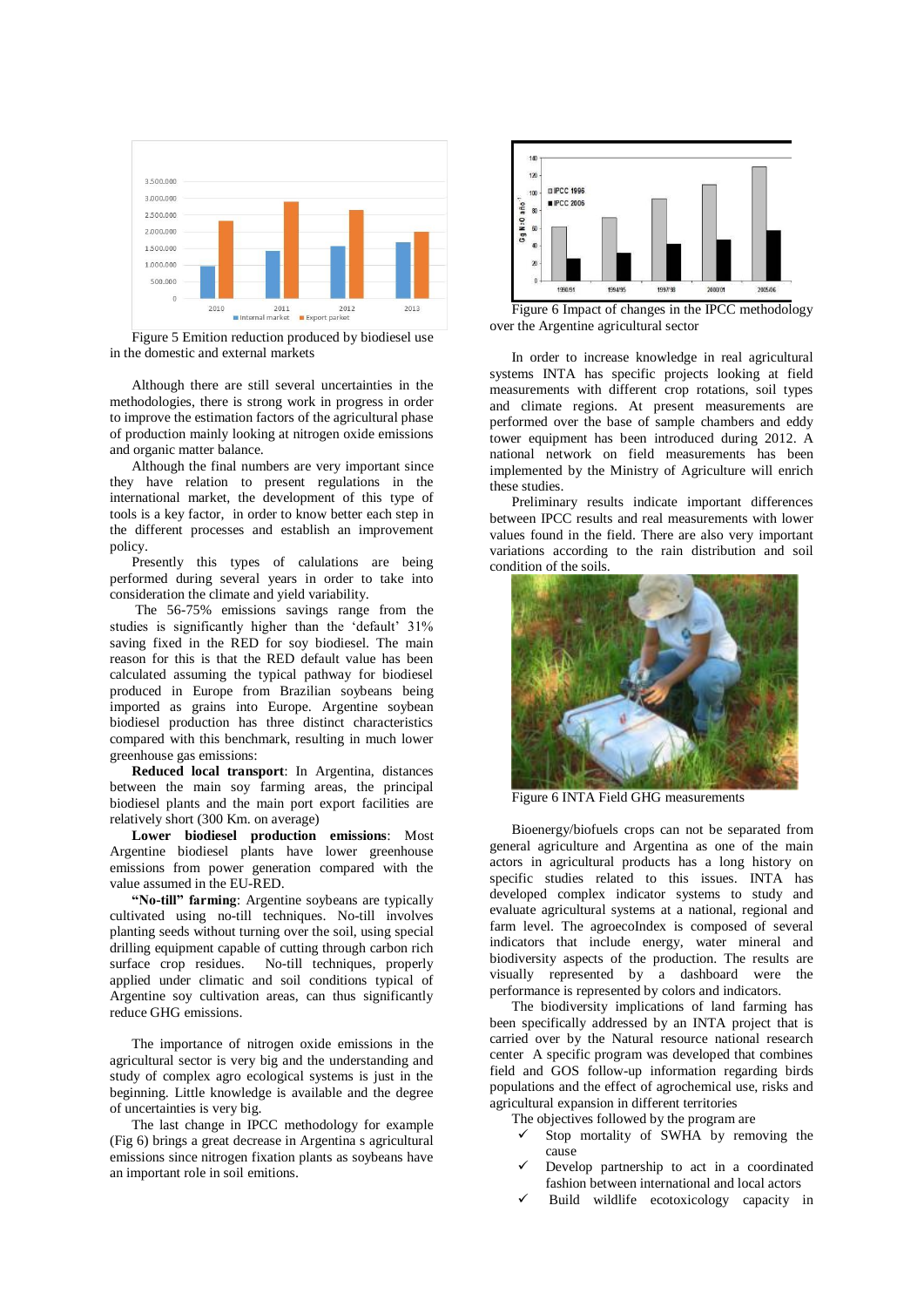Argentina

- Start surveillance and monitoring program on pesticide impact on non-target species
- Orient farming community on the necessary changes in agricultural practices to reduce impacts
- Generate "products" for decision making

The presition agriculture has a long story, and is growing at a steady rate in Argentina INTA has a special program to develop and promote this technology looking at the technical economic and environmental benefits of its implementation by farmers. Research and testing is one of INTA's main priorities. INTA tests new technologies and tries to adapt them to the unique needs of Argentinean farmers and educate the farmers on the benefits of these technologies. One area that INTA has spent significant time on is precision farming. The group has tested and analyzed technologies such as yield monitoring, variable rate application, auto swath, and auto steer and, most recently, crop sensors. In recent years most of this type of equipments are being constructed in Argentina.This new technologies lower the agrochemical impact on the environment only using what is needs were it is needed other benefits are related with energy and carbon footprint.

## 5 CERTIFICATION

6

Certification of biofuels is growing fast in Argentina. While there were, no companies certified as sustainable in 2010, by 2012, almost 30 certificates had been issued, with more to come. During 2011, approximately 50,000 tons of sustainable biodiesel were exported to the EU, which has increased since then. One of the main drivers for this growth has been a mandatory requirement being enforced in different European countries (Diaz-Chavez 2011).

. In most cases, agricultural producers have certified their soybean production using the "book & claim" module. This procedure means that the producer will receive "credits" for the volume of certified soy, which can later on be traded independently from the beans.

Different schemes are already in place as RTES, ISCC and 2bsv

So far, one of the main drivers behind RTRS success has been soy meal buyers in Europe, especially The Netherlands. They would support the implementation and certification process and later on buy "credits" from them, without any physical transfer of product. On the other hand, there are companies that certified their chain of custody in accordance with the EU-RED Module in Argentina.

On the other hand, it should be taken into account that RTRS has a Progressive Entry procedure that allows farmers to plan implementation of systems requirement throughout the 5 year period that the certificate is valid. ISCC has been other implemented system. It should be noted that ISCC has a certain advantage over other certification systems due to the fact that it has been under operation for a longer period. The German Government officially approved it in January 2010), it was created to cover all types of biomass and biofuels (expanding its market to PME, SME, RME, sugar cane ethanol, etc.) and, more recently, and it officially recognizes certificates from other schemes approved by the European Commission. This means that, for example, an

oil mill may receive sustainable soybeans certified under RTRS or 2BSvs. Further, ISCC provides a comprehensible greenhouse gas emissions calculation methodology and establishes a period of three months for mass balance calculation. During this period, companies may have certain flexibility with their inventories, as long as by the end of the mass balance period, mass balance calculation shows that they have not sold more sustainable product that the amount of sustainable raw material they have received. Both these items contrast with requirements set forth by 2BSvs system. Another reason why this scheme might be expected to continue growing in the market is the fact that they have recently launched what they call "ISCC Plus". The French scheme, **2BSvs** as it is commonly known due to the fact that it was developed by a French consortium has issued 471 certificates up to date; of which, 7 certificates belong to companies from Argentina. Most companies in Argentina obtain a certificate as a First Gathering Plant. Since this system does not necessarily require farm site audits for the time being, companies can demonstrate compliance with the sustainability requirements through carefully gathered documentation, satellite images, etc. In a way, this issue greatly facilitates the process of obtaining sustainable raw material. It is not possible to determine with this information, the volume of certified soybeans. Any company that obtained a 2BSvs certificate under Std. 01 may keep increasing the number of producers considered sustainable after the audit. The certificate acts as an "umbrella" and the audit consist of demonstration that the procedure outlined to include farmers and to assign them a risk factor complies with the requirements of the scheme. After this has been demonstrated, the FGP may continue to add new farmers to the group, always following the appropriate procedures. The analysis of companies certified under each scheme has shown, that several companies decided to show their support to one or more certification systems.

Being the oil fraction a small portions of soybean seeds (18 %) there is a neew to certify great amounts of raw material in order to cover the whole biodiesel production. Little credit is obtained from this.

It is common ground for all schemes that sustainability certification actually starts at farm level. Without sustainable raw material, there is no sustainable product; and even though all certification schemes have traceability and GHG calculation requirements, the term "sustainable" is used for agricultural production.

The main requirement set forth in the RED and implemented by all schemes is to demonstrate that the land where the biomass is produced was under agricultural use before January  $1<sup>st</sup>$ , 2008 (known as the cut-off date). Land use change from high biodiversity, high conservation value and high carbon stock areas is not allowed.

This is not a problem for Argentine producers, as main production area has been under agricultural production for decades and it can be easily certified through satellite images analysis. So far, this requirement is common to all schemes under use, so all farmers should have to demonstrate compliance.

Most of farm requirements are already included in local laws or even make for good management practices. However, authorities do not always facilitate implementation; farmers have to make an effort. From experience in implementation, it is possible to comply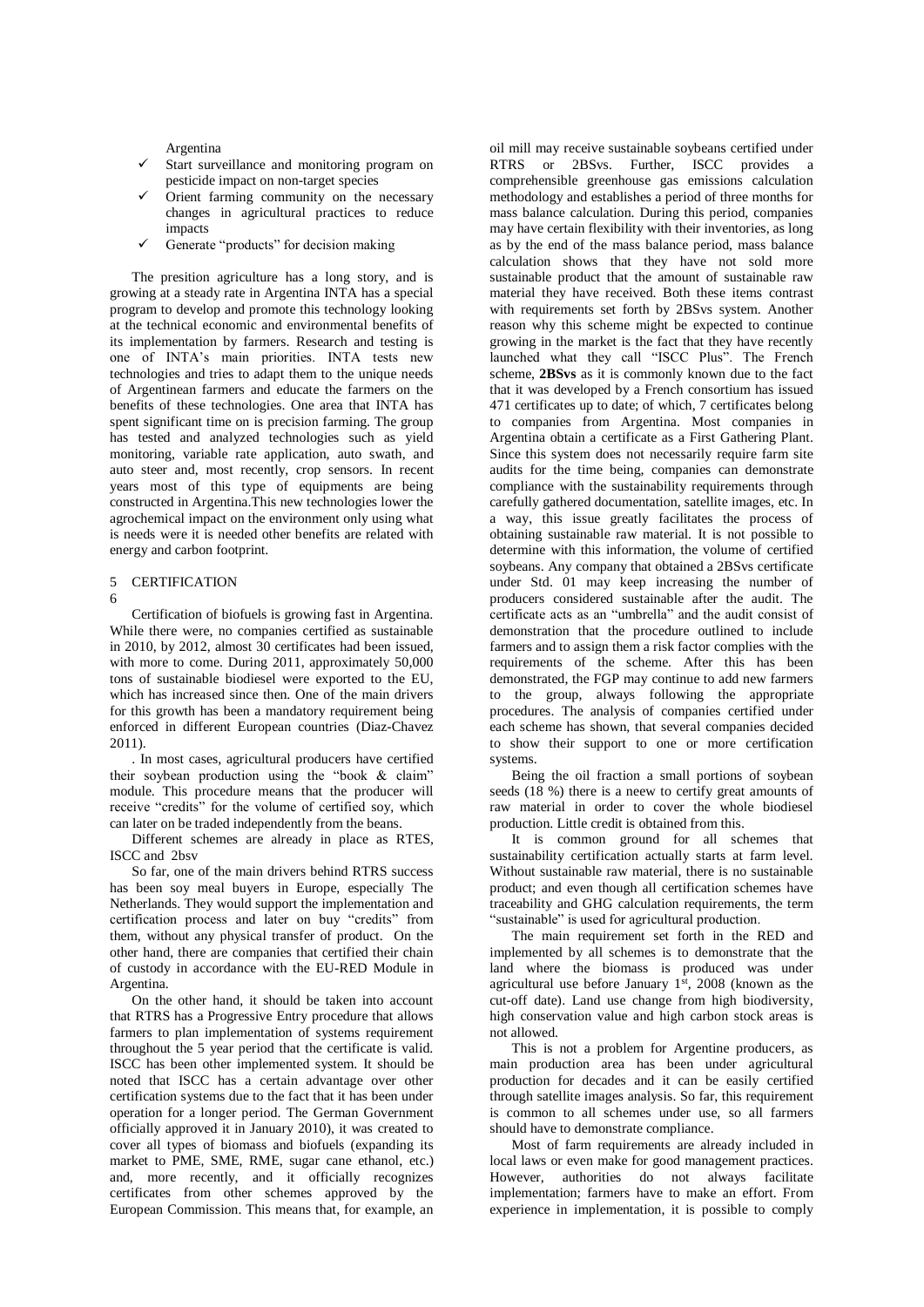with mentioned sustainability requirements.

The country lacks any proper waste management system for the agricultural sector. Although there are a number of legal initiatives under discussion

Record keeping is also dependent on culture. Practices range from a highly organized, precision farming oriented producer, to farmers that lack of appropriate documents to trace back all needed data...

Large groups of Argentine farmers are educated, participate in different agricultural associations and try to keep up to date with new practices and technology. However, when it comes to having proof of any training they participated in, certificates are scarce. Once again, importance is given to knowledge, but not always to formal records.

Argentine rules and regulations already establish that any transport of products has to be properly documented. In the case of grains for example, this is tightly regulated by the "Carta de Porte". This official document acts as a type of bill of lading, providing all information related to what type of product is being transported, the quantity, where is coming from and what the destination is.

Implementation of any sustainability scheme requires that specific information have to be included on said documents or, at least, the issuing of a document that complements the Carta de Porte or "Remito". Said information is related to sustainability characteristics, GHG emissions, relevant certification scheme and identification of "consignment" or sustainable "batch".

All of these issues are relevant because they affect the mass balance of sustainable and non sustainable biomass.

The use of mass balance is a great tool to avoid segregation, which would not be feasible for Argentina soy industry due to volumes handled. However, it is crucial to preserve its reliability to maintain a critical control point of incoming and outgoing sustainable product.

There are several initiatives on certification approaches being implemented in Argentina by different actors coming from the private and public sectors. An interesting approach has been developed by the Argentina association of no until farmers; it has a holistic approach of agricultural systems not concentrating the scheme on a particular crop. Certified Agriculture is a quality management system for the productive processes under No Tillage. It was designed to improve the business management and to optimize the resources-use efficiency. As a result, we obtain greater productivity within an environmentally friendly and energetically sustainable context. It is supported by a 20-year experience in No Till practice –a productive system based on the absence of soil tillage, on crop rotation and the coverage of the soil surface with crop residues. This procedure allows achieving a rational, sustainable and even reparative use of the agro-ecosystem basic resources like soil, water, air and biodiversity. The implementation of AC requires the fulfillment of a set of Good Agricultural Practices (GAP´s). It also needs the registry of the agronomic management and the measurement of soil chemical and physical indicators for subsequent audits and the productive process certification. The implementation of "Agricultura certificada" is growing steadily since it was launched four years ago and reaching 100.000 has in different parts of the country

In conformity with Directive 2009/28/EC of the European Parliament and of the Council of 23 April 2009

on the promotion of the use of energy from renewable sources and amending and subsequently repealing Directives 2001/77/EC and 2003/30/EC (hereafter RED). the Argentine Biofuel Chamber CARBIO Sustainability Certification Scheme (hereafter CSCS) has been developed. The CSCS has been developed by the board of CARBIO, with the help of INTA. CARBIO is composed of the most important producers of soybean biodiesel in Argentina.CSCS covers the whole soybean biodiesel production chain, from soybean production to the biodiesel factories and transshipment points or ports. It has been designed to cover only the production of Argentine soybean biodiesel.

The CSCS has been developed to cover all the requirements stated in the above-mentioned Directive and related communications.

- Sustainability principles of the RED: GHG emission savings, protection of land with high biodiversity values and with high carbon stocks:
- Origin of the biomass;
- Mass balance;
- Independent verification;
- Auditable systems of each member of the CSC<sub>S</sub>

GHG emission savings are calculated using the methodology stated in part C of Annex V of the RED. Under this Scheme, soybeans for biodiesel will only be produced on land which was under agricultural production before the 1st January 2008. Compliance with the aforementioned land related criteria and the origin of sustainable soybean is proved by using the Maps Methodology developed by INTA. Maps showing the Approved "Go" areas will be used. They are based on satellite images, soil charts, administrative land registers and site surveys. Maps identify minimum administrative regions, such as districts, and define as Approved "Go" Areas those that fulfill all RED requirements on land use related criteria. First Gathering Points or Conversion Units receiving soybeans directly from farmers will verify that soybeans come from Approved "Go" Areas using official transport documentation. If the origin of the soybeans is not properly defined, they will not be considered sustainable.

## 7 POLICIES

A vital point to be mentioned is that Argentina's soy biodiesel market as in the rest of the world is dependent on governmental policies. Mainly international markets, differences in export taxes and national mandatory blend requirements overseas that generated a new demand for this type of fuels have motivated the growth since 2007. There are different drivers and forces and multiple factors at a national and international level to be considered., The biofuel Law enacted in 2007 (Law 26.093), created a special regime for 15 years, establishing a 5% mandated percentage of biodiesel in diesel fuels. In order to increase this incrementally, the production incentives were enforced during 2010 and increased that same year to 7 % and during 2014 to10 %. The reason for the government acting to stimulate biodiesel production was the need for alternative fuel options in order to change the increasing dependence upon imported fossil fuels. Oil dwells in Argentina are old and production went down in the last 10 years with an increasing demand due to high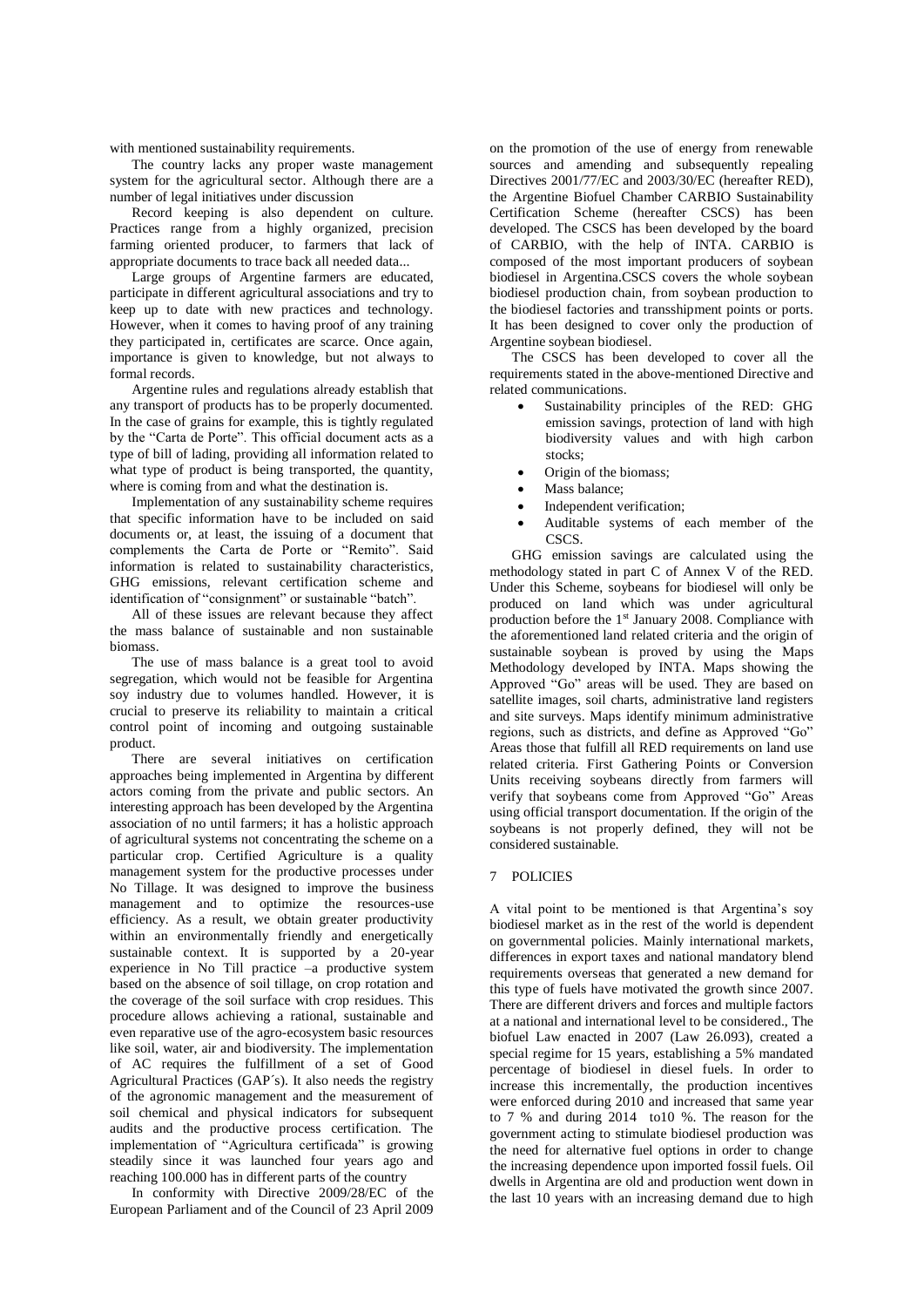economic growth of the country. The original law focused on the development of a domestic biofuels market, and it established a B5 and E5 requirement beginning January 1st, 2010. However, a global biofuels industry had already been launched by the time the law was enforced, and many large consumers such as Europe and the United States had already established ambitious targets. Although this framework is already in place, there are several administrative acts such as the update of the biodiesel reference price, which brings considerable turbulence when delays occur. The Legislative Branch's biofuels law gave the general basis on "what must be done in this matter"; the Executive Branch of government was responsible for its regulation or the how the law would be implemented although significant changes in this policy have been recently implemented during 2012/13 and 2014.

The 7% cut that soy biodiesel must have in diesel fuel generated an increasing demand towards soy biodiesel this blending was several times increased reaching 10 % from January 2014. In certain periods due to price actualization delays, it was more profitable to produce soy biodiesel and export it rather than only producing it to satisfy the internal demand. The Argentine private sector, led by the large oilseed crushers, saw a market opportunity and was among the first to build large biodiesel plants, typically using foreign technology, and focusing on export markets –which ended up being primarily in Europe. Argentina is, in fact, only one of the two countries that developed their export markets ahead of their domestic one driven by an abundance of feedstock, comparatively smaller domestic markets, and a desire to generate hard currency through exports.

The federal government created the National Biofuels Program and promoted the laws 26,190 that states that 8% electricity generation must come from renewable sources), regulating them and implemented policies aimed at the promotion and use of renewable energy sources, such as the "GENREN" program exclusively for power generation through renewable sources.

In 2001, Argentina introduced different policy measures in order to face one of the most serious economic crisis in its modern history. The government decided to introduce by Resolution 11/2002, export taxes in all products, with the objective to restore public revenues and to protect the most damaged social sectors in Argentina. The income taxes are used to expand and strengthen social programs for unemployment, food security and payment of external debts in due time. Those initial levels were lately increased at a different rate for several agricultural, oil and gas products.

An interesting point is the coexistence of two policies that seem contradictory. On one hand soy, biodiesel exports are affected by export taxes and on the other hand, production is promoted via the introduction of a quota for diesel fuel. In practice, export taxes as shown depreciate the end price received by farmers and cause a decrease in the expansion of the crop to new territories away from the central ports. In other hand, it promotes high efficiency methods in the primary production. Regarding differential export taxes (DET), the existence and extension of such measures are in close connection with tariff progressivity. When a raw material has zero or reduced import levy and the end product has a higher duty, in the middle, all the intermediate products have import duties in a scale and progressive level. From this perspective, at the beginning export taxes policy on biodiesel did not work as an obstacle for the growth of the sector. The 2012/13 measures regarding a significant increase in export taxes over biodiesel, together with a decrease in the reference price paid in the internal market for the mandatory blend changed this new industry. As in the rest of the world, biodiesel is highly dependent on variable political decisions upon which the whole system depends.

Due to the importance of discussions with external markets on the Argentinian policies regarding the export tax on different products, mainly on the soybean supply chain, it is important to analyse those measures affected by the WTO standards and regulations.

- The use of export duties are considered compatible with WTO rules. GATT Article XI.1 states: "No prohibitions or restrictions other than duties, taxes or other charges, whether made effective through quotas, import or export licences or other measures, shall be instituted or maintained by any contracting party on the importation of any product of the territory of any other contracting party or on the exportation or sale for export of any product destined for the territory of any other contracting party". Export taxes are exempted due to the words "other than".
- Export duties are not considered a subsidy for production or export. There are legal precedents at WTO backing this interpretation like Canada - USA in timberland (WT/DS/194/R), particularly because the WTO Subsidy Agreement foresees to consider such practice if there is only a financial contribution from the government.
- Related to differential export taxes (DET), the existence and extensión of such measures is in closed connection with tariff progressivity, meaning that there can be a situation where a raw material has zero or reduced import levy and the end product has a higher duty, in the middle, all the intermediate products have import duties in a scale and progressive level.

At present, there is a high international controversy with actions being promoted against the EU and negotiations at the WTO.

The fact that several countries, especially the European Union established similar blending schemes as Argentina, opened up an attractive biodiesel export market. As a result, there was continuous investment in refineries for the production of biodiesel, even small and medium-sized ones. However, a few years later, in the middle of this year (2012), the EU position changed substantially. An EU Directive proposal came publicly available, amending Directive 98/70/EC relating to the quality of petrol and diesel fuels and amending Directive 2009/28/EC on the promotion of the use of energy from renewable sources. Expressing the need to reduce biofuels from food crops, allegedly due to indirect land use change and due to the life cycle analysis overall GHGs emissions. This action, if it gets support will have an important impact on the industry. With the application of a tax of 22 or 26%, in addition to no longer receive the benefit of the General System of Preferences in Europe, the business situation of biodiesel will be difficult in 2014 The biodiesel industry Argentina does not have many options for support to the dumping duty imposed by the European Union (EU) . The sector now depend, at least two or three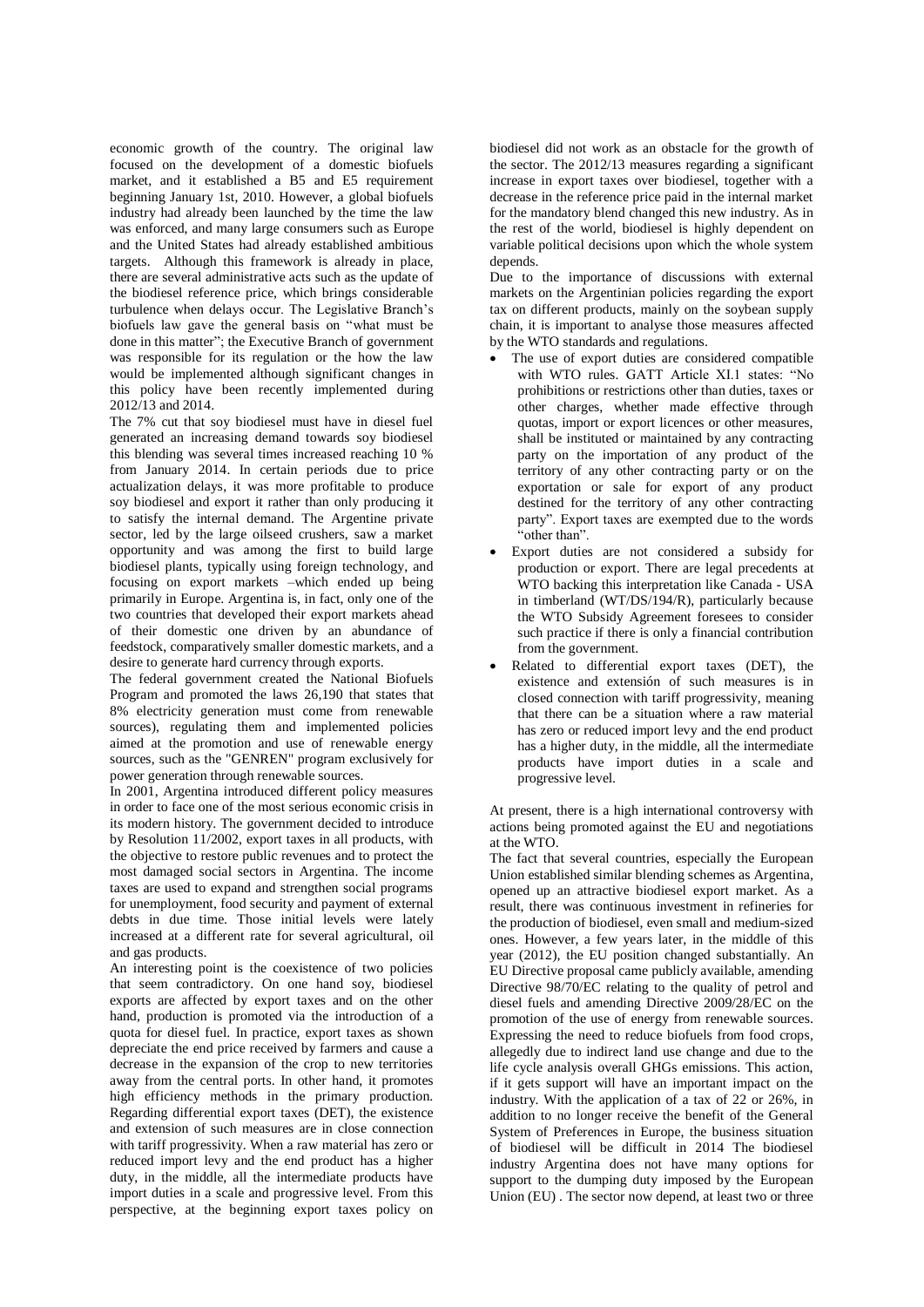years, the local domestic consumption through the cut with fossil fuels and have the ability to enter new markets, especially the U.S. The possibility of recovering the European place for Argentine companies for [biofuels](http://biodiesel.com.ar/category/biocombustibles) will remain uncertain for at least the next two years. All this precatory measures are strongly resisted at the international level since they are not base on science or evidence and they will surely bring more trouble into the market.

At the moment almost all intermediate associations are lobbying the national government at the various ministries and secretaries involved in internal policy management on the implementation of the Law and its implementing regulations. Examples are reports from the Argentinean Association of Biofuels and Hydrogen, Argentina Chamber of Biofuels and Companies House Energy and Biofuels SMEs.

Specifically these intermediate associations refer to internal policies, which establish the Joint Resolution of the Ministry of Economy and Public Finance, Industry and Federal Planning, Public Investment and Services No. 438/269/1001 dated August 7, 2012: The creation of "Interdisciplinary Executive Monitoring Unit "composed of several secretaries and ministries. This Unit, among other powers could determine the reference price for biodiesel. That price through Decree No. 1719/September 19, 2012 was determined by a formula calculating mobile export duties for biodiesel. In this way, the tax rate is equal to the Reference Price of biodiesel (PR) less total costs plus Return on Total Capital Employed (CRCTE), all in order to mitigate the effects of the drastic changes in international prices and avoid market distortions. This calculation is done on a biweekly formula using variables referenced. As well this determines the price of biodiesel for the domestic market, which should be equal to the reference price (PR) deducting the amount of the export tax, which is set at 23.63% now.

In the latest update by the Resolution of the Secretary of Energy  $N \circ 1436/2012$ , intermediate associations mentioned above agree that there has been an economic imbalance that could reach the inability to continue the production of Biodiesel. During 2014 new, measures are being developed in order to increase the internal biodiesel market, one of them is related to the payment of taxes of biodiesel to be used for electricity generation. In this case, biodiesel will not pay taxes treating the fuel in the same way as imported diesel

The bill to amend the laws 23,966 and 26,028, through which exempts biodiesel until 31/12/2015 when intended for the electricity market in the 19% tax and 22% under the laws 23,966 and 26,028, respectively; and biodiesel in general tax of 19% provided for in the law 23,966 are in progress. With support from the president, the State places the biodiesel in the same terms with imported oil (which has exemptions from the law 19% of 23,966 and 22% of law 26.028), allowing the opening of the market for biodiesel generation electrical. This measure was required by the industry, not only by the inequality that had been generated with imported oil gas, but also by the huge decline that occurred in exports to Europe following the tariff measures adopted by the European Union .

The reduction to almost half the rate of export duty on biodiesel, lowering of 21.75% to 11%. This decision was adopted by the Interdisciplinary Monitoring Unit Executive (UEIM), after several steps of the export sector, with support from the Ministry of Federal Planning through the technical and economic justification behind it. The measures were welcomed by the industry; however they claim that they should be substantive and not temporary."

### 8 CONCLUSIONS

The biodiesel industry has become a strategic sector in Argentina, contributing to a significant hard currency income through the complex (more than \$2000 million in 2012), important tax revenue from export taxes, and a decrease in the imported oil expense. The biodiesel industry has brought positive implications for the country: new investment; job creation; a cleaner, domestically sourced renewable energy source; and above all, one clear stride towards a path of sustainability and respect for environmental obligations. A major part of this success is because of Argentina's abundance of natural resources such as soybean. Argentina currently has an excess of soybean oil. No conflicts are presented regarding food/fuel tradeoffs since the industry is based on a food production co-product (animal feed), which has a lower dietary value according to modern medical recommendations.

#### 9 FINAL REMARKS

As described Argentina as one of the most developed agriculture systems in the world is working on all aspects related to sustainability issues. This work is not only limited to biofuels production covering the completely agricultural production in the different agro ecosystems of the country.

Regarding the present trends in the world concerning biofuels production and based on the local long experience in agronomical studies certain aspects should be analyzed in order to improve the evaluation of biofuels:

- Need to differentiate three classes of feedstock's
	- Food crops were a byproduct is used for energy purposes
	- Mixed crops that can either go to energy or food
	- Energy crops with no other use
- Use of local information in each productive system with participation of local scientific experts
- Need to work with well-known crops or establish agronomical studies before reproducing wild plants as commercial crops
- In order to obtain positive results agronomical systems rather than particular crops must be addressed
- Need to increase research efforts in order to study and understand complex interactions between climate, soil, crop and agronomical techniques.
- All this concerns are critical when direct and indirect effects are forecasted.
- Policies must be orientated to agricultural products as a whole rather than a specific crop or use.

### 10 REFERENCES

[1] AACREA (2005) Agroalimentos Argentinos II, Área